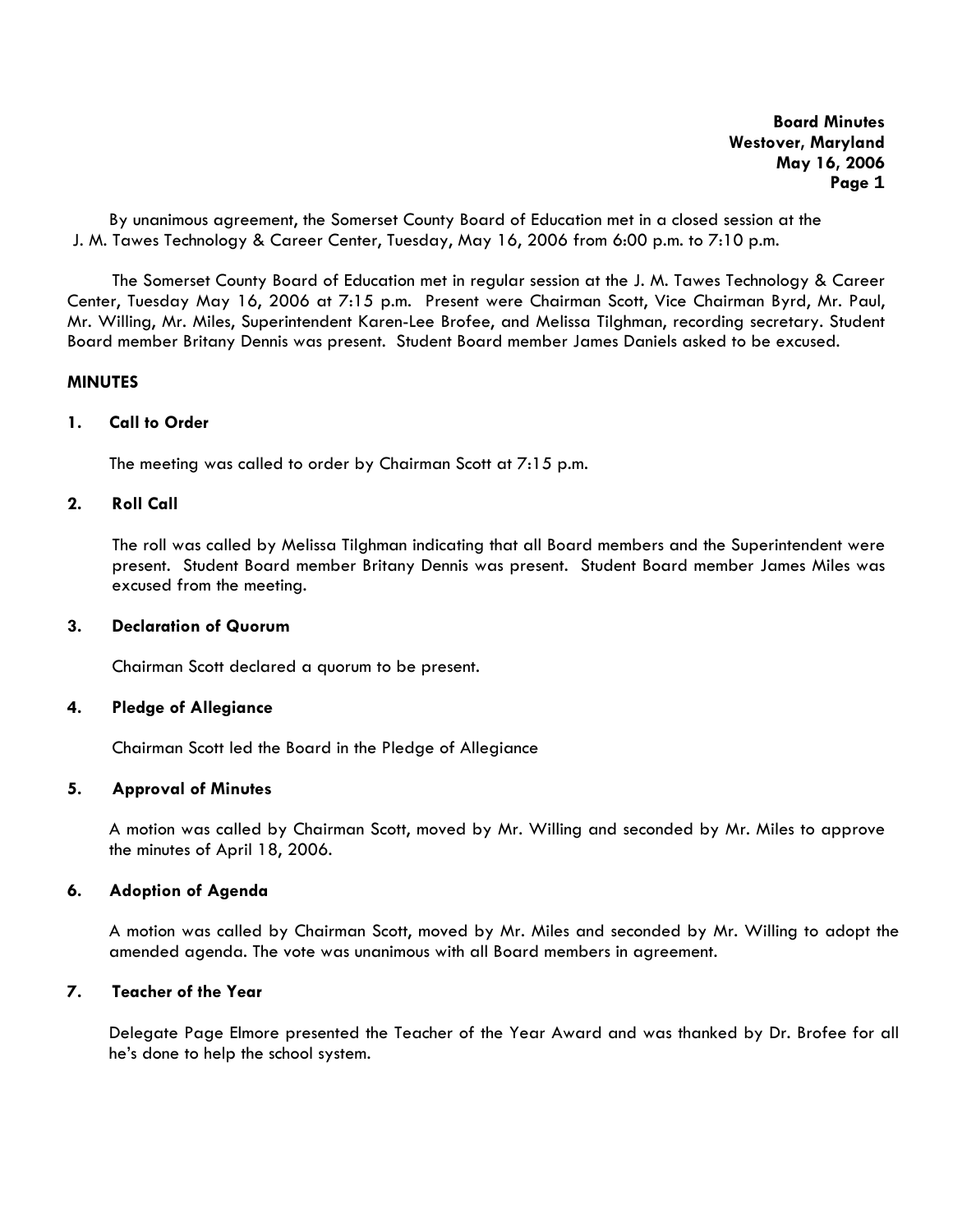### **8. Public Participation**

There was no public participation.

### **9. Student Board Members Report**

Britany Dennis provided an excellent report and was thanked by Chairman Scott. Miss Dennis also invited the Board to attend Crisfield High School's upcoming drama show. James Daniels was given permission to be excused from this board meeting due to a project (Washington High School Play) he was working on at school.

### **10. Tawes Technology and Career Center Student**

Mr. Webster reported that Tawes Technology and Career Center has had 9 out of 39 special need students complete the transitioning level and 2 out of 35 students who completed graduation. Mr. Webster also reported that 73% of ALC students are below grade level, and this should be looked into. Behavior and Learning Support Specialists have had a positive impact with students at ALC and the CTE staff is always willing to help out. CTE staff has also been helping students find jobs with several having very successful job placements. Mr. Webster also showed a presentation on the MOCK crash that was organized by Mr. Chambers and his students. Chairman Scott thanked him for his report.

#### **OLD BUSINESS**

### **11. Policy #500-20 (Athletic Policy)**

The Board has not made any decision on the Athletic Policy and had no new information to report.

#### **Wellness Policy #600-3.3**

Upon recommendation of Dr. Brofee, Mr. Paul moved, and Vice Chairman Byrd seconded to approve the Wellness Policy #600-3.3. The vote was unanimous. Mr. Turner thanked Sue Heath for her help with the policy.

### **NEW BUSINESS**

#### **12. Facilities and Transportation**

A motion was called for by Chairman Scott, moved by Mr. Willing and seconded by Mr. Miles to approve Mr. Daugherty's Woodson Change Order request to add bollards to the surrounding dumpsters, deleting a door, installing curtain, a blocking canopy, and an intercom system in the classrooms. The vote was unanimous. Mr. Willing questioned the available funds to cover the costs.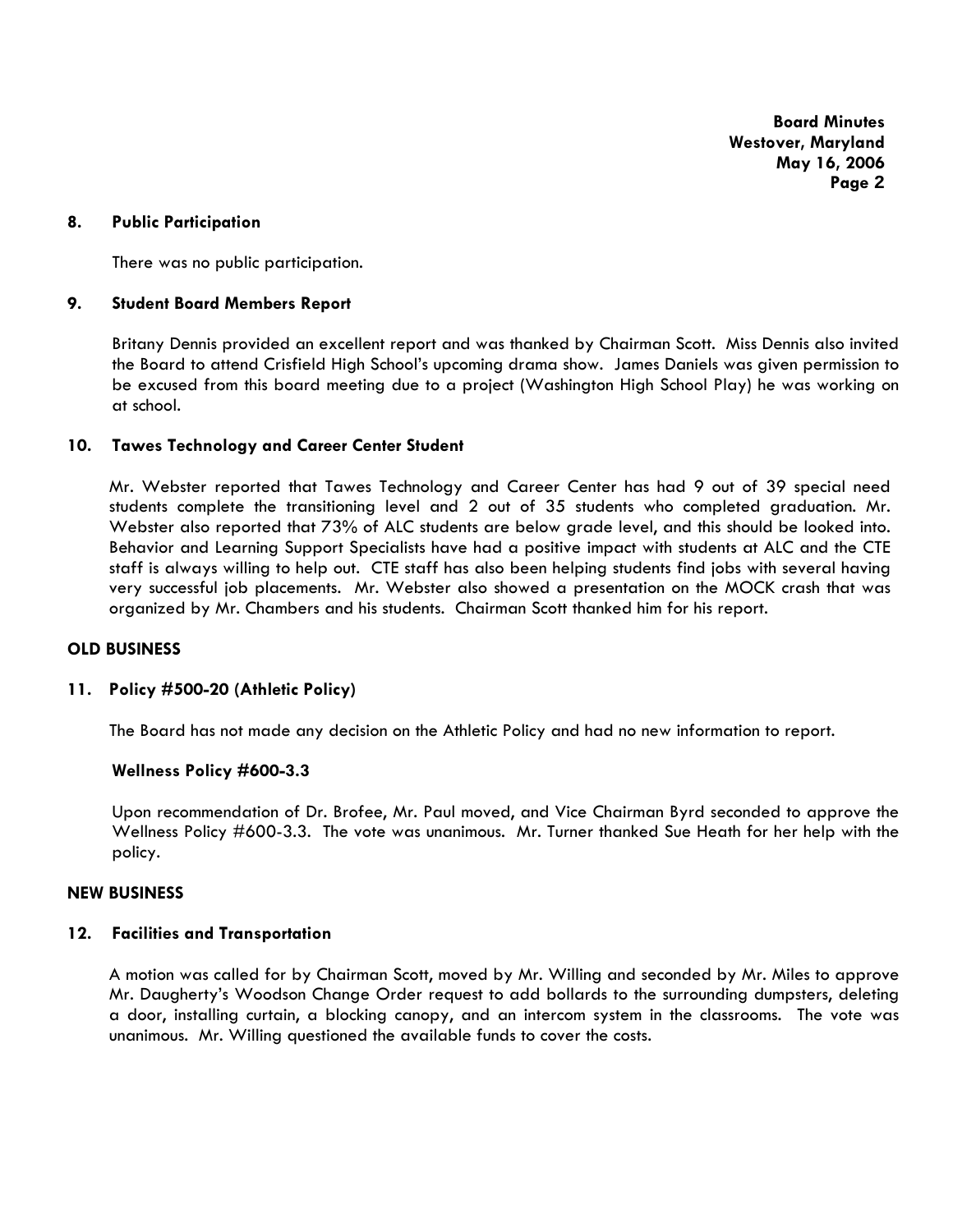Upon recommendation of Dr. Brofee, Mr. Paul moved and Mr. Willing seconded to approve the WHS Building Feasibility Study by BSA & A. The vote was unanimous with all board members agreeing not to exceed \$50,000.00

A motion was called for by Chairman Scott, moved by Vice Chairman Byrd and seconded by Mr. Miles to approve Mr. Daugherty's request to conduct school bus driver training for Lee Daniels. All Board members agreed.

Upon recommendation of Dr. Brofee, Mr. Paul moved and Mr. Willing seconded to approve the Educational Facilities Master Plan.

A motion was called for by Chairman Scott, moved by Mr. Paul and seconded by Mr. Miles to approve the Washington High Athletic Storage Bid. The vote was unanimous.

### **Policies**

### (**Gifted and Talented) Policy #500-11**

 Vicki Carter presented revised policy #500-11 (Gifted and Talented) to be reviewed and studied for approval at next month's board meeting.

### **Administrative Policies #200 series**

 Dr. Brofee and Nancy Smoker presented revised administrative policies #200 series to be reviewed and studied for approval at next month's board meeting.

#### **Community-Policies-Home Relations Policies #800-12**

Upon recommendation of the Superintendent, the Board agreed to review policy #800-12 (Federal Statute-Regulation-Complaint Policy) for study and vote at the June Board meeting.

#### **Human Resources Report**

A motion was called by Chairman Scott, moved by Mr. Paul, and seconded by Mr. Willing to approve Mr. Lawson's Human Resources Report. The vote was unanimous.

# **Informational Item – Out of State Travel**

Mr. Lawson provided the Board with an itemized list of out of county travel for the month.